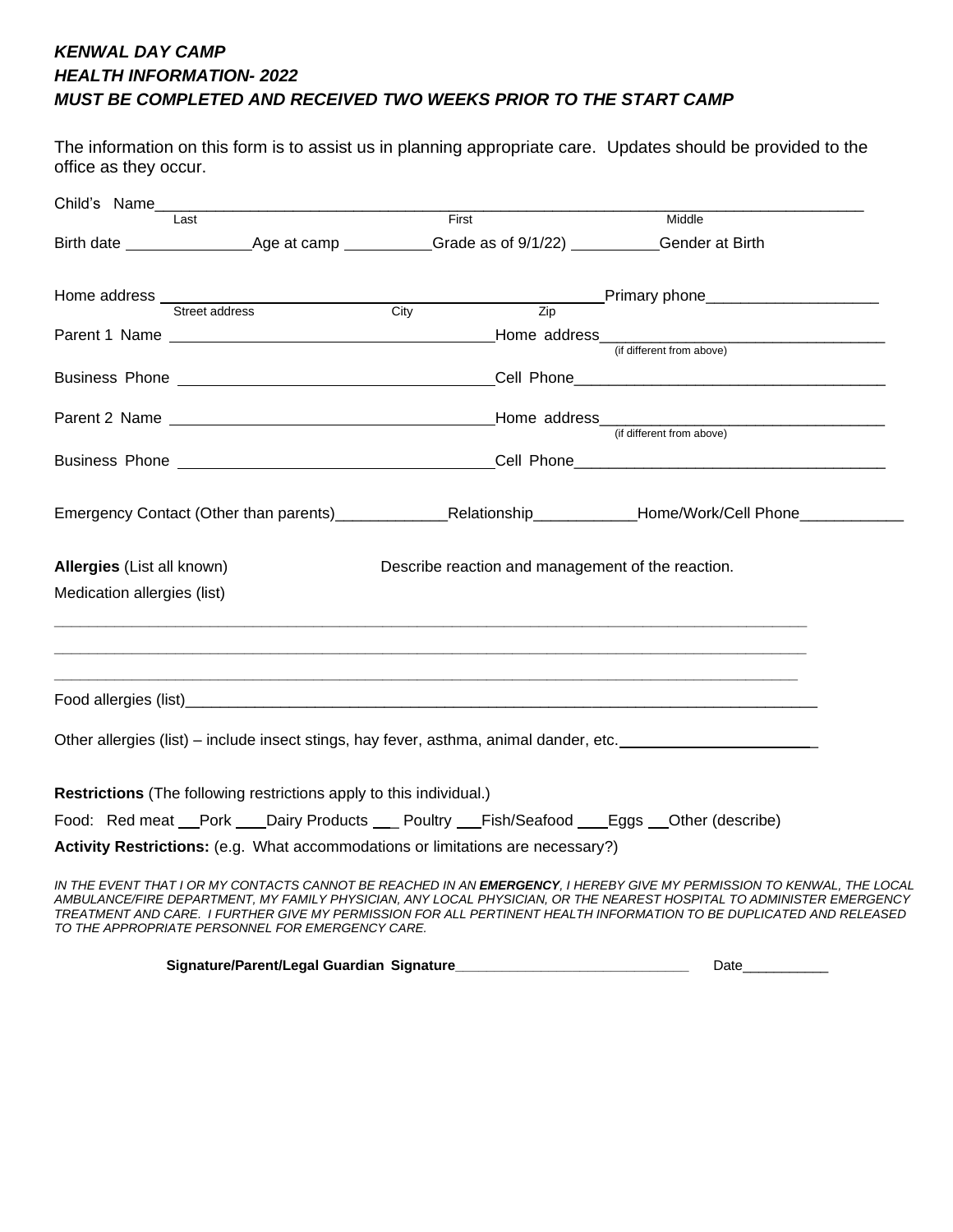## **MEDICATIONS**

Please list ALL medications (including over the counter or nonprescription drugs) taken routinely. Bring enough medication to last the entire time at camp. Keep it in the original packaging/bottle that identifies the child's name, the prescribing physician (if a prescription drug,) the name of the medication, the dosage, route, and the frequency of administration. Ensure that medications are not expired. *A Medication Administration Form* (this form can be downloaded from our website) *MUST accompany all medications to be administered, routine or on an 'as needed' basis.*

This person **takes NO medications** on a routine basis.\_\_\_\_ OR This person **takes medications**  as follows:<br> $Mod H1$ Dosage Specific times taken each day

| $NUU + I$ | Dusaye | OPECTIVE INTIES LANGLE GAULE DAY |
|-----------|--------|----------------------------------|
| Reason    | tor    | taking                           |
| Med #2    | Dosage | Specific times taken each day    |

Reason for taking

#### **GENERAL QUESTIONS** (Explain "yes" answers below)

| Has/does the participant?                                 | Yes. | No.    |                                                            |  | <b>No</b> |
|-----------------------------------------------------------|------|--------|------------------------------------------------------------|--|-----------|
| 1. Had any recent injury, illness, or infectious disease? |      |        | 15. Ever been diagnosed with a heart murmur?               |  |           |
| 2. Have a chronic or recurring illness/condition?         |      |        | 16. Ever had back problems?                                |  |           |
| 3. Ever been hospitalized?                                |      |        | 17. Ever had problems with joints (e.g. knees, ankles)?    |  |           |
| 4. Ever had surgery?                                      |      |        | 18. Have an orthodontic appliance being brought to camp?   |  |           |
| 5. Have frequent headaches?                               |      |        | 19. Have any skin problems (e.g. itching, rash, acne)?     |  |           |
| 6. Ever had a head injury?                                |      |        | 20. Have diabetes?                                         |  |           |
| 7. Ever been knocked unconscious?                         |      |        | 21. Have asthma?                                           |  |           |
| 8. Wear glasses, contacts, or protective eyewear?         |      |        | 22. Had mononucleosis in the past 12 months?               |  |           |
| 9. Ever had frequent ear infections?                      |      |        | 23. Had problems with diarrhea/constipation?               |  |           |
| 10. Ever passed out during or after exercise?             |      |        | 24. If female, have an abnormal menstrual history?         |  |           |
| 11. Ever been dizzy during or after exercise?             |      |        | 25. Have a history of bed-wetting?                         |  |           |
| 12. Ever had seizures?                                    |      |        | 26. Ever had an eating disorder?                           |  |           |
| 13. Ever had chest pain during or after exercise?         |      |        | 27. Ever had emotional difficulties for which professional |  |           |
|                                                           |      |        | help was sought?                                           |  |           |
| 14. Ever had high blood pressure?                         |      |        | 28. Have Additional Health Concerns?                       |  |           |
| "ves"<br>Please<br>explain<br>answers,<br>any             |      | noting | questions:<br>of the<br>the<br>number                      |  |           |

|                                     |                   |              | Phone ______________ |
|-------------------------------------|-------------------|--------------|----------------------|
| Is your Child COVID vaccinated? VES | NO.               | Which Brand? |                      |
| <b>FIRST SHOT DATE:</b>             | SECOND SHOT DATE: |              |                      |

**\_\_\_\_\_\_\_\_\_\_\_\_\_\_\_\_\_\_\_\_\_\_\_\_\_\_\_\_\_\_\_\_\_\_\_\_\_\_\_\_\_\_\_\_\_\_\_\_\_\_\_\_\_\_\_\_\_\_\_\_\_\_\_\_\_\_\_\_\_\_\_\_\_\_\_\_\_\_\_\_\_\_\_\_\_\_\_\_\_\_\_**

### **SEE ATTACHED FOR ANNUAL MEDICAL FORMS** – TO BE COMPLETED BY PHYSCIAN

The Department of Health regulations require a complete ANNUAL physical exam in order to attend & participate in camp. Please have your physician complete the attached form: annual physical exam & Immunizations/vaccinations.